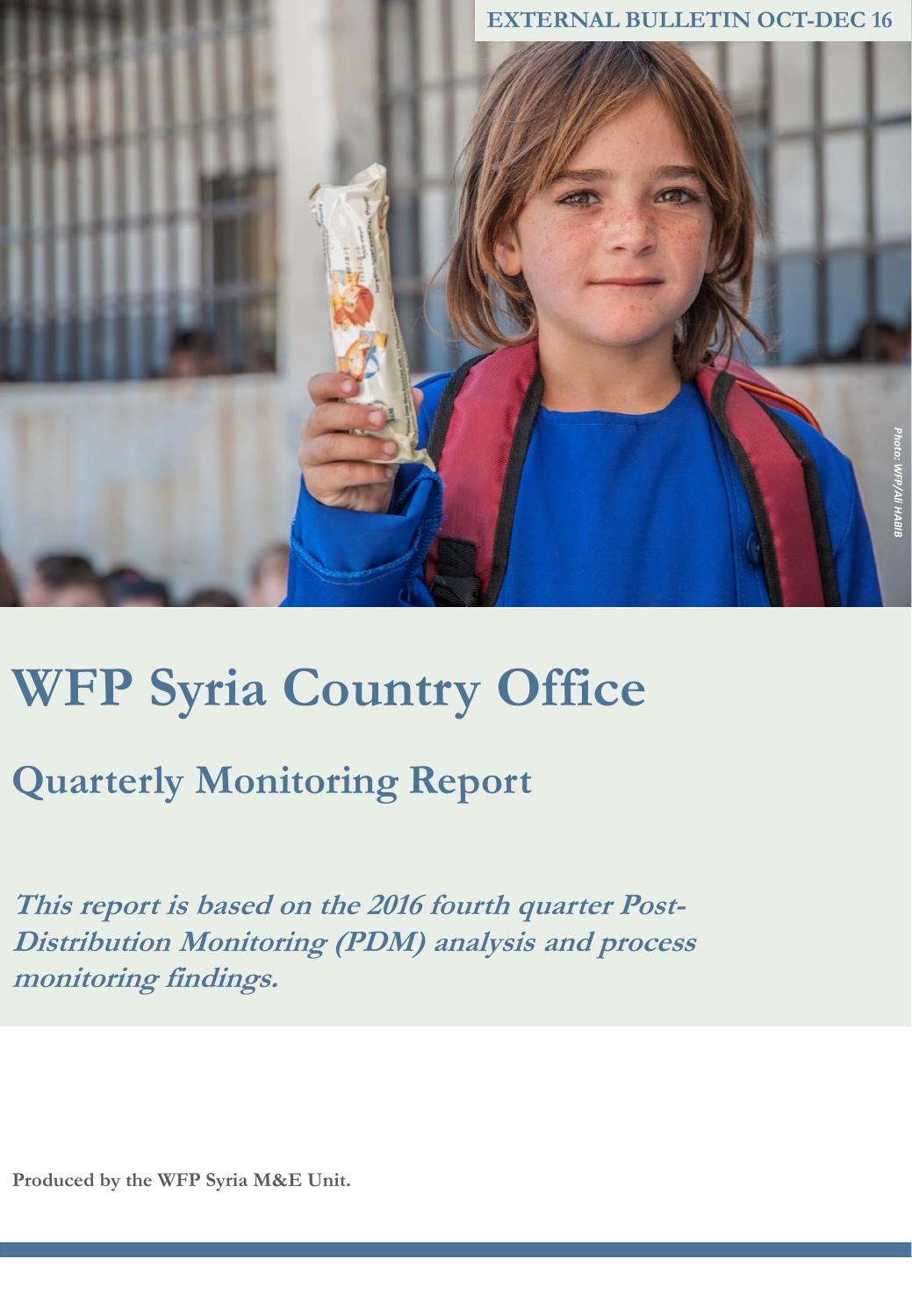During the reporting period, WFP monitors and project facilitators from TPM companies conducted 1,861 visits for General Food Distributions, Nutrition support, Fortified School Snacks Programme, and Cashbased Transfer support for Pregnant and Lactating Women (39 percent increase from Q3), 493 unique visits. In addition, beneficiary data was captured through mobile VAM **<sup>1</sup>** .

## **Coverage of WFP Food Assistance and Monitoring**

WFP and partners distributed 131,894mt of food assistance to a maximum of 4.26 million beneficiaries, of which 5 percent were assisted through cross-border deliveries from Jordan (201,390 beneficiaries) and 16 percent through cross-border Turkey (701,050 beneficiaries). The number of assisted beneficiaries increased by 4 percent from the third quarter, due to increased allocations for partners.n



*Map 1: WFP Syria - Distribution and Monitoring Coverage in Q4 2016* 

## **GFA - Post Distribution Monitoring (PDM)**

#### **Methodology**

The majority of General Food Assistance (GFA) Post-Distribution Monitoring (PDM) interviews are conducted face-to-face at the distribution level, given the imposed security restrictions. However, household level interviews are carried out where and when the situation allows. To further strengthen the outcome analysis, data collected through PDM was complemented with data collected amongst WFP beneficiaries through mobile VAM (422 surveys).

<sup>1</sup> Mobile Vulnerability Analysis Mapping provides real-time food security data and analysis on the population level.

<sup>2</sup> Food distributions were conducted by 10 international NGOs, Syrian Arab Red Crescent (SARC) and 22 local NGOs.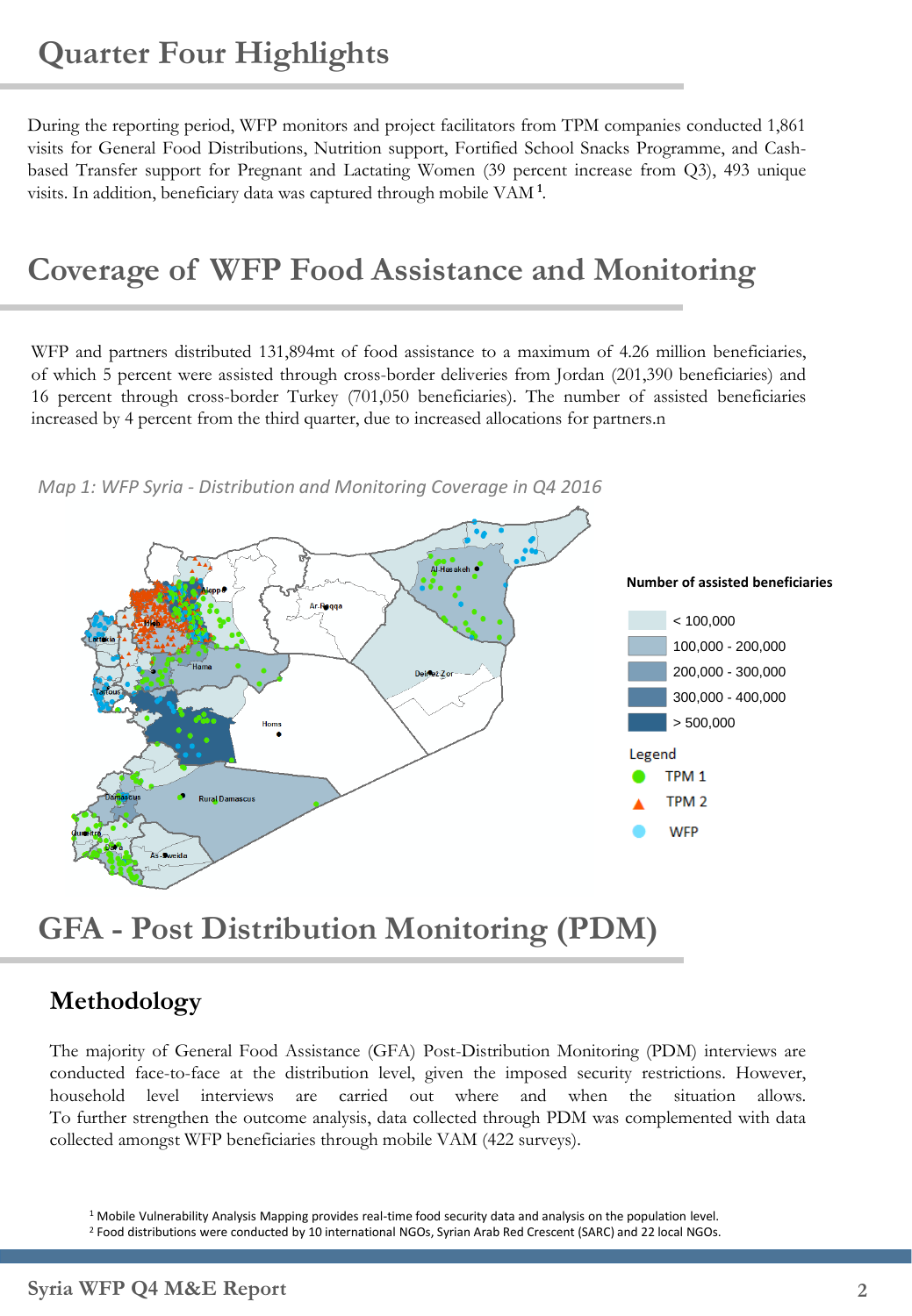#### **Methodology – continued**

During the fourth quarter, 1,453 PDMs were conducted in the whole of Syria, through third party monitoring, WFP monitoring and mobile VAM. 24 percent of all interviews were conducted with female interviewees, of whom 11 percent headed their households. This means that the gender disaggregation is indicative but sufficient interviews were not collected to consider these findings significantly representative.

#### **Food Consumption Score (FCS) <sup>3</sup>**

#### **Whole of Syria**

Post-distribution monitoring results showed a slight improvement in the acceptable FCS (by 7 percentage points) of beneficiary households as reflected in the below graph. This may have been a result of a decrease in the number of interviews conducted in parts of Aleppo. As reflected in the map, postdistribution monitoring have been regularly conducted in the cross-border north area, which have been taken into account in the weight of the observed food consumption patterns.



*Figure 1: FCS comparisons for the whole of Syria*

<sup>3</sup>FCS for Syria is reported based on an adjusted threshold due to high consumption of sugar and oil in the country.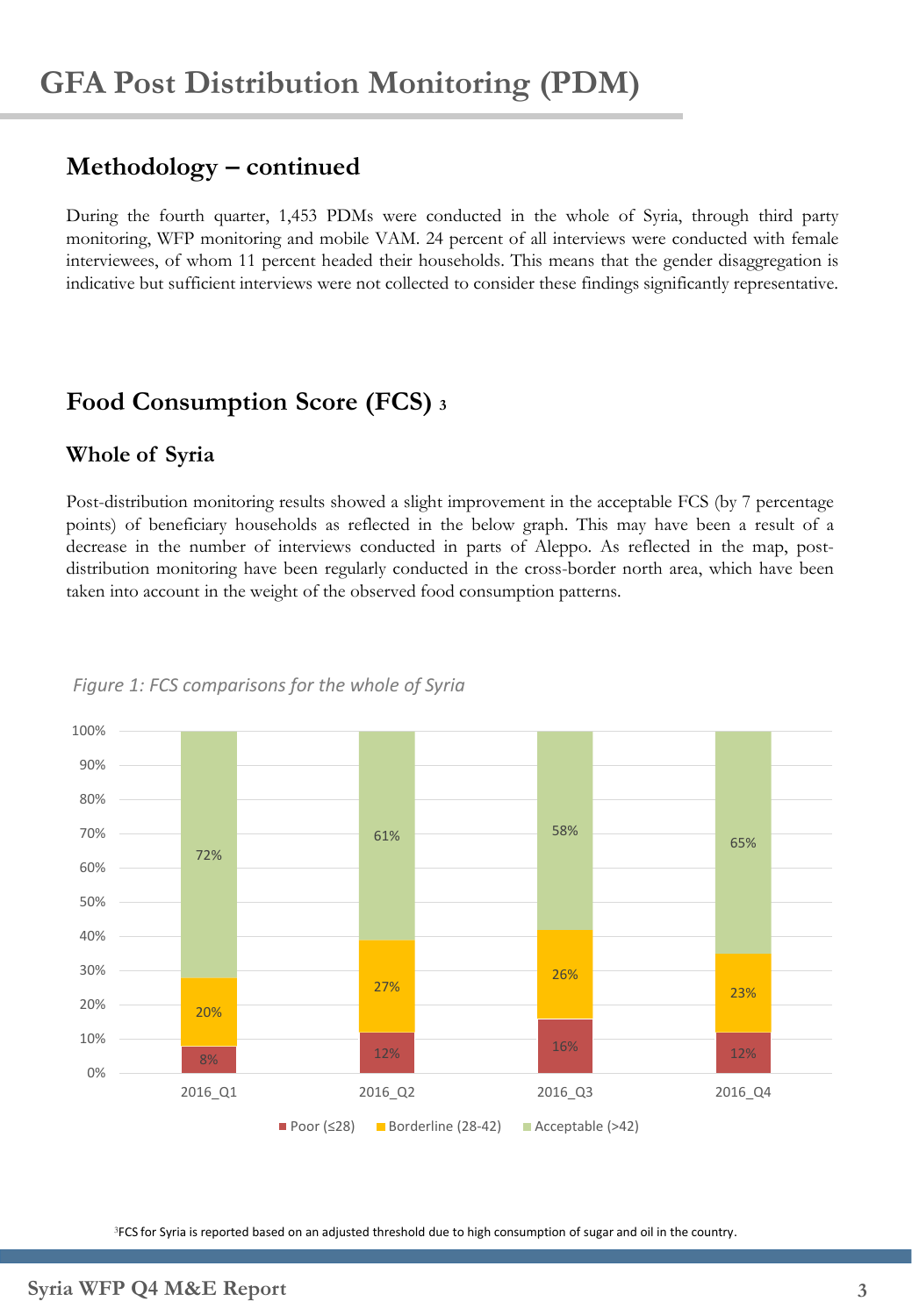The acceptable FCS of female headed households remained the same, however, the most vulnerable families who used to be within the borderline threshold have fallen into the poor category. This may have been due to the limited income sources for female headed households, and the male youth members avoiding the compulsory enlistment into the military by remaining at home. Additional data is required to enable conclusive analysis.

*Figure 2: Comparisons between the FCS of male and female headed household* 



#### **Dietary Diversity Score (DDS)** <sup>4</sup>

Overall, the average dietary diversity score fell in the medium threshold throughout the year (DDS 5.9), which is a slight decrease when compared to the previous year (from DDS 6.1). Households headed by females had a DDS of 5.6 and those headed by males had a DDS of 5.9. Given that the majority of Syrians tend to have a diversified diet, the DDS had remained stable throughout the year. The dietary diversity score is the average number of food groups households consumed in a week.

#### **Consumption-based Coping Strategy Index (CSI)** <sup>5</sup>

The consumption-based coping strategies continued to be adopted (CSI 11.7), but more by female headed households than those headed by males (CSI 15.2 vs. 10.9). Yet, the results remained within the project target levels, and showed a slight reduction when compared to the previous quarters.

Comparisons throughout the year continued to show an increase in applying one of the five strategies, 'restrict consumption by adults in order for small children to eat'. This strategy was used by 33 percent of female headed households in Q4, compared to 23 percent of those headed by males. It is worth mentioning that this strategy is sometimes a cultural practice, combined with lack of food sources.

4International Food Policy Research Institute (IFPRI) thresholds for Dietary Diversity Score (DDS) are used to analyze the findings in this report: 6+ = good dietary diversity, 4.5–6 = medium dietary diversity, <4.5 = low dietary diversity.

5The minimum possible CSI value is zero, while the maximum is 56.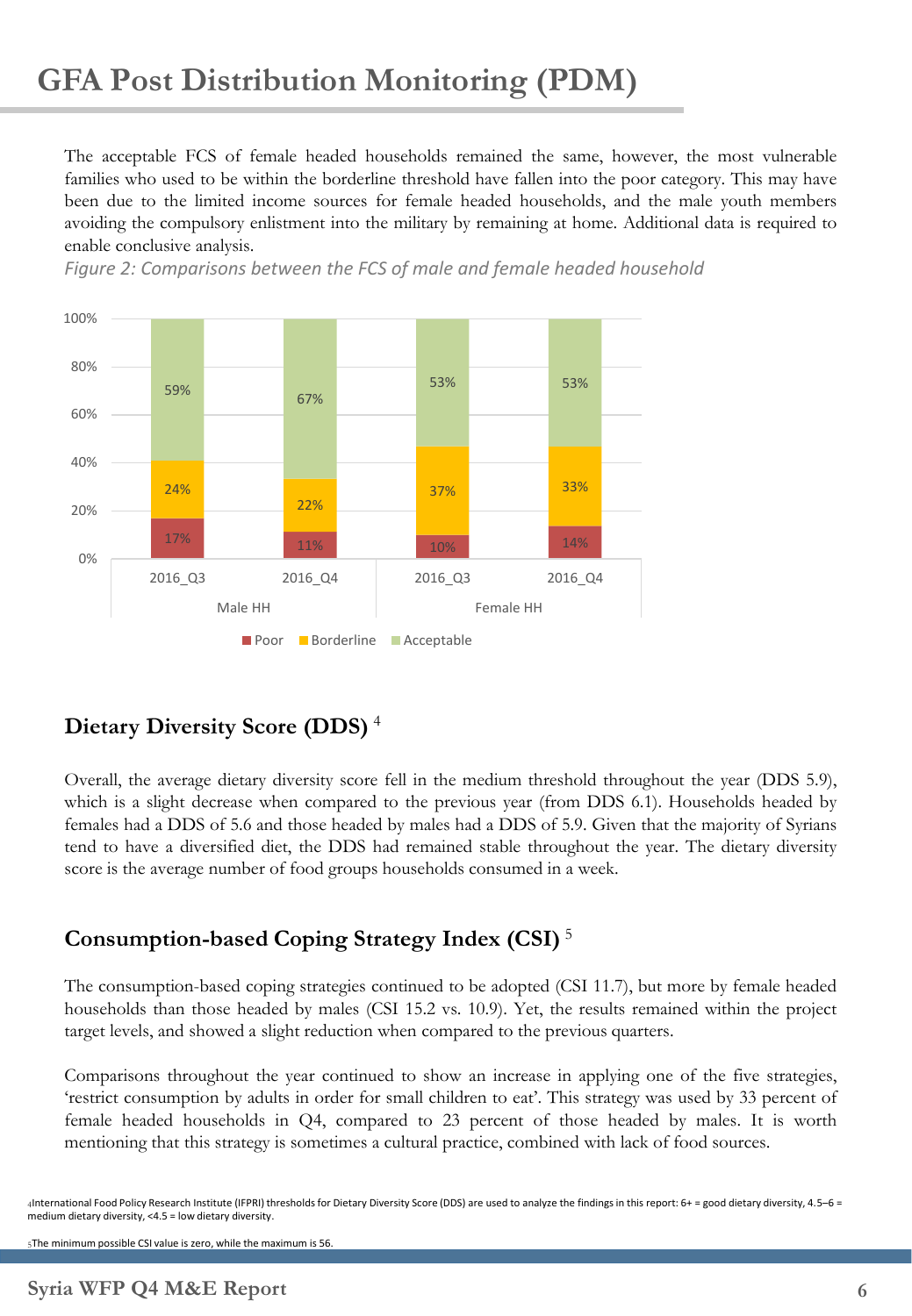|                                                                                | <b>None</b> | 1 day | 2 days | 3 days | 4 days | 5 days | 6 days | All<br>week |
|--------------------------------------------------------------------------------|-------------|-------|--------|--------|--------|--------|--------|-------------|
| Rely on less preferred and less<br>expensive food                              | 14%         | 10%   | 36%    | 20%    | 7%     | 2%     | 1%     | 10%         |
| Borrow food or relied on help<br>from relatives or friends                     | 59%         | 20%   | 13%    | 4%     | 1%     | 0%     | 0%     | 3%          |
| Reduce number of meals eaten<br>in a day                                       | 65%         | 14%   | 9%     | 3%     | 0%     | 0%     | $1\%$  | 8%          |
| Limit portion size at meals                                                    | 67%         | 12%   | 7%     | 5%     | 3%     | 0%     | 0%     | 6%          |
| <b>Restrict consumption by adults</b><br>in order for small children to<br>eat | 76%         | 10%   | 6%     | 3%     | 1%     | 0%     | 0%     | 4%          |

*Table 1: Consumption-based coping strategies applied by households in a period of one week*

#### **Voucher Based Nutrition Support to Pregnant and Lactating Women**

#### **Food Consumption Score (FCS) and Dietary Diversity Score (DDS)**

During Q4, the number of PLW interviews remained stable when compared to Q3 based on 97 surveys. The monitoring targets were not met due to the continued security concerns in Homs and lack of available armored vehicles. Hence, the outcome results were indicative rather than representative on the PLW beneficiary level.

The Dietary Diversity Score (DDS) continued to be stable at 6.97, where 97 percent of interviewed women have 'good' dietary diversity. Similarly, the FCS remained the same. Furthermore, significant improvements can be tracked in the below graph when making comparisons overtime.



*Figure 3: DDS and FCS of households with PLW members*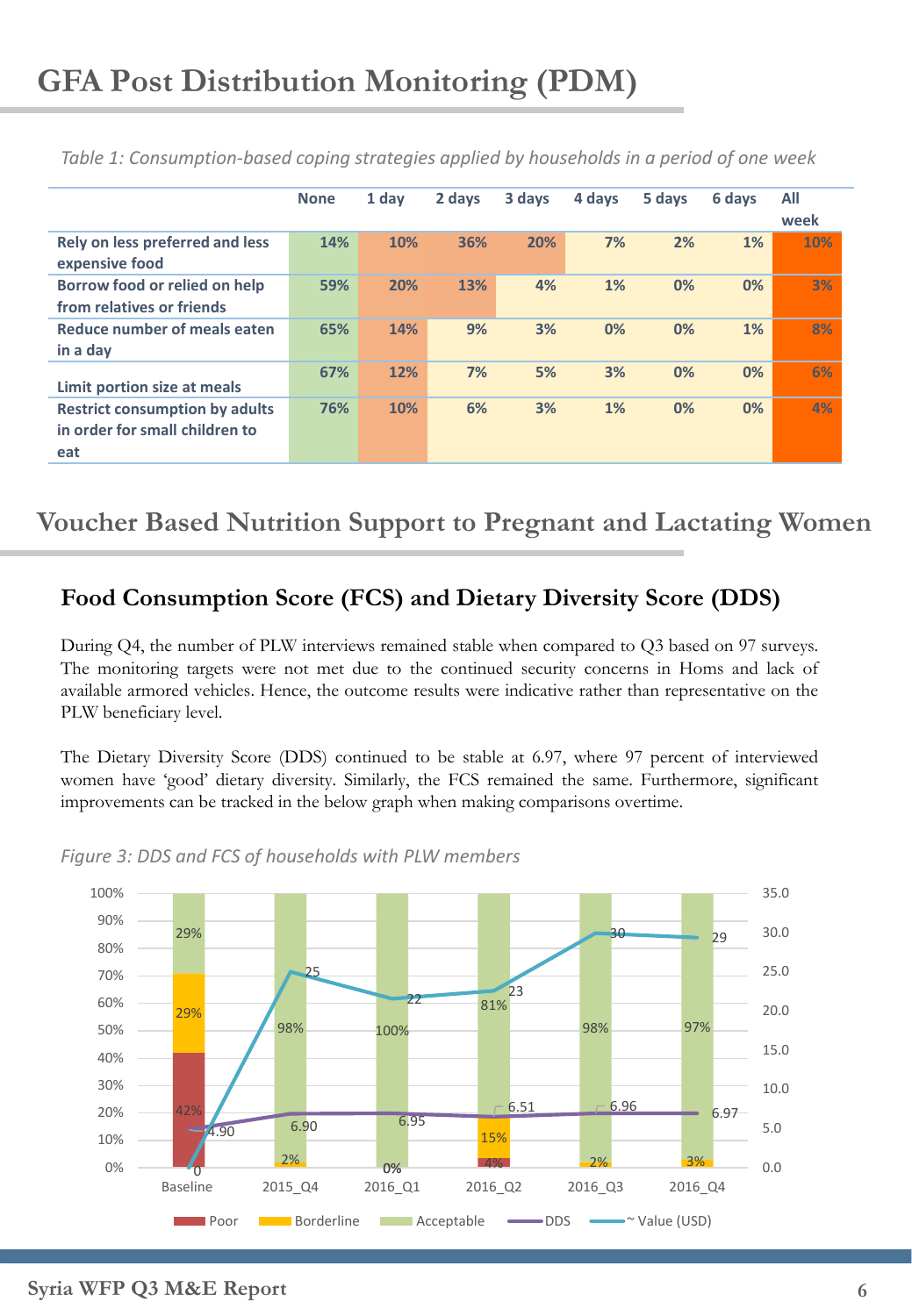#### **Distribution and process monitoring**

WFP assisted a max of 11,972 pregnant and lactating women in Lattakia and Homs, to support them in purchasing fresh food items from the market and complement the general food ration. Redemption of vouchers was carried out through five contracted shops in Homs and three in Lattakia. The total amount of assistance distributed was USD 1,022,928 which is a 4 percent increase from Q3. This was due to the increased registration. Furthermore, the value of the voucher was adjusted in accordance with market prices and transportation costs.

In terms of the intra-family decision dynamics, results from the PDMs over the use of vouchers indicated that in most families (58 percent) decisions over what to purchase with the voucher assistance are made together, whereas women are the main decision-makers in 35 percent of the families. Men are the main decision makers in only 7 percent of families.

No interviewed PLW beneficiaries faced any issues while redeeming their vouchers.

**Prevention of Acute Malnutrition** 

#### **Distribution and Process Monitoring**

Under the Prevention of Acute Malnutrition activity, a total of 942 mt of Plumpy Doz was distributed to children aged 6-59 months, equivalent to 89 percent of the operational plan. This was due to the insecure situation in Aleppo, and delayed transfer of products to Qamishli by airlifts in December.

The interviewed parents/guardians of the beneficiaries reported receiving the supplementary product in the previous month, which comes to confirm the regularity of attendance for the distribution cycles.

Only two percent of interviewed parents reported issues at the distribution points, WFP will follow-up with the Cooperating Partners to enhance their crowd control systems.



*Figure 4: Decision making*